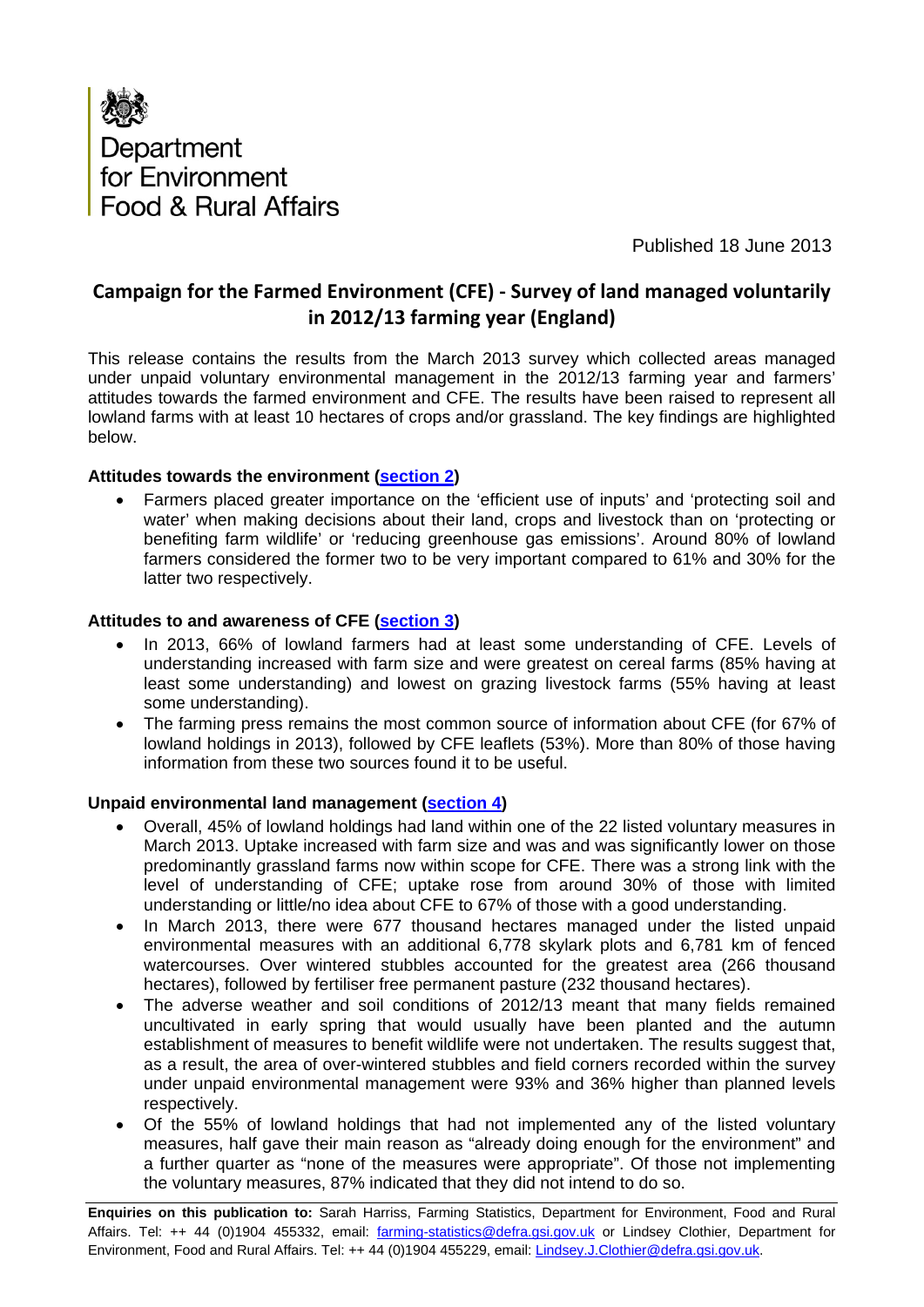## **Background**

The Campaign for the Farmed Environment (CFE) is an industry-led partnership to improve the environmental condition of agricultural habitats and landscapes throughout lowland England. The aim is for good environmental management to be a core principle of farm businesses, empowering farmers and land managers to understand and address local environmental priorities. CFE provides coherent and consistent advice to farmers by coordinating with other industry initiatives (Greenhouse Gas Action Plan; Tried & Tested nutrient management; pesticides Voluntary Initiative). More specifically, CFE promotes the uptake of specific agri-environment scheme options and similar unpaid, voluntary land management. This survey has collected information about the areas under unpaid voluntary land measures as well as farmers attitudes to and awareness of the Campaign and wider environment. Uptake of agri-environment options will be measured directly from Natural England scheme records.

## **Survey results**

Between 2009 and 20[1](#page-1-0)2, CFE activity was specifically focussed towards arable land<sup>1</sup>. During this period the monitoring survey covered all farms outside the Severely Disadvantaged Areas (SDA) with at least 10 hectares of arable crops (including temporary grassland). In 2013 the scope of the Campaign widened to include all of lowland England and the coverage of this survey has therefore widened to include all farms outside the SDA with at least 10 hectares of crops and/or grass. In addition, a simplified list of voluntary measures has been introduced. For these reasons, the results presented here are not always directly comparable to previous surveys although comparable results have been presented where possible. Further details about the changes to the survey population can be found on page 10. Further details about the list of voluntary management measures can be found at [www.cfeonline.org.uk.](www.cfeonline.org.uk)

### **1. Agri-environment scheme participation**

|                                                                                                 | 2011<br>Survey (a) |           | 2012<br>Survey (a) |           | 2013<br>Comparable<br>farms (a) |           | 2013<br><b>All lowland</b><br>farms (b) |           |
|-------------------------------------------------------------------------------------------------|--------------------|-----------|--------------------|-----------|---------------------------------|-----------|-----------------------------------------|-----------|
|                                                                                                 | % of<br>holdings   | 95%<br>CI | % of<br>holdings   | 95%<br>CI | % of<br>holdings                | 95%<br>CI | $%$ of<br>holdings                      | 95%<br>CI |
| Not in agri-environment scheme                                                                  | 29                 | ±2        | 26                 | ±2        | 31                              | ±3        | 41                                      | ±3        |
| Entry Level Stewardship (ELS)                                                                   | 61                 | ±2        | 63                 | ±2        | 61                              | ±3        | 50                                      | ±3        |
| Organic Entry Level Stewardship<br>(OELS)                                                       | 4                  | ±1        | 5                  | ±1        | 3                               | ±1        | 3                                       | ±1        |
| Higher Level Stewardship (HLS)                                                                  | 9                  | ±1        | 14                 | $+1$      | 13                              | ±2        | 12                                      | $+2$      |
| <b>Environmentally Sensitive Area</b><br>(ESA) scheme or Countryside<br>Stewardship (CS) Scheme | 11                 | ±1        | 11                 | ±1        | 7                               | ±1        |                                         | $+1$      |

Table 1: Are you currently in an agri-environment scheme?

Based on 3 696 responses in 2011, 3 824 in 2012 and 2 143 in 2013.

(a) Farms outside the SDA with at least 10 hectares of arable crops (including temporary grass).

(b) Farms outside the SDA with at least 10 hectares of crops and grass.

<span id="page-1-0"></span><sup>&</sup>lt;u> 1989 - Andrea Andrew Maria (h. 1989).</u><br>D  $1$  The Campaign's goal was to retain and exceed the environmental benefits of land previously required to be set aside under the Single Payment Scheme.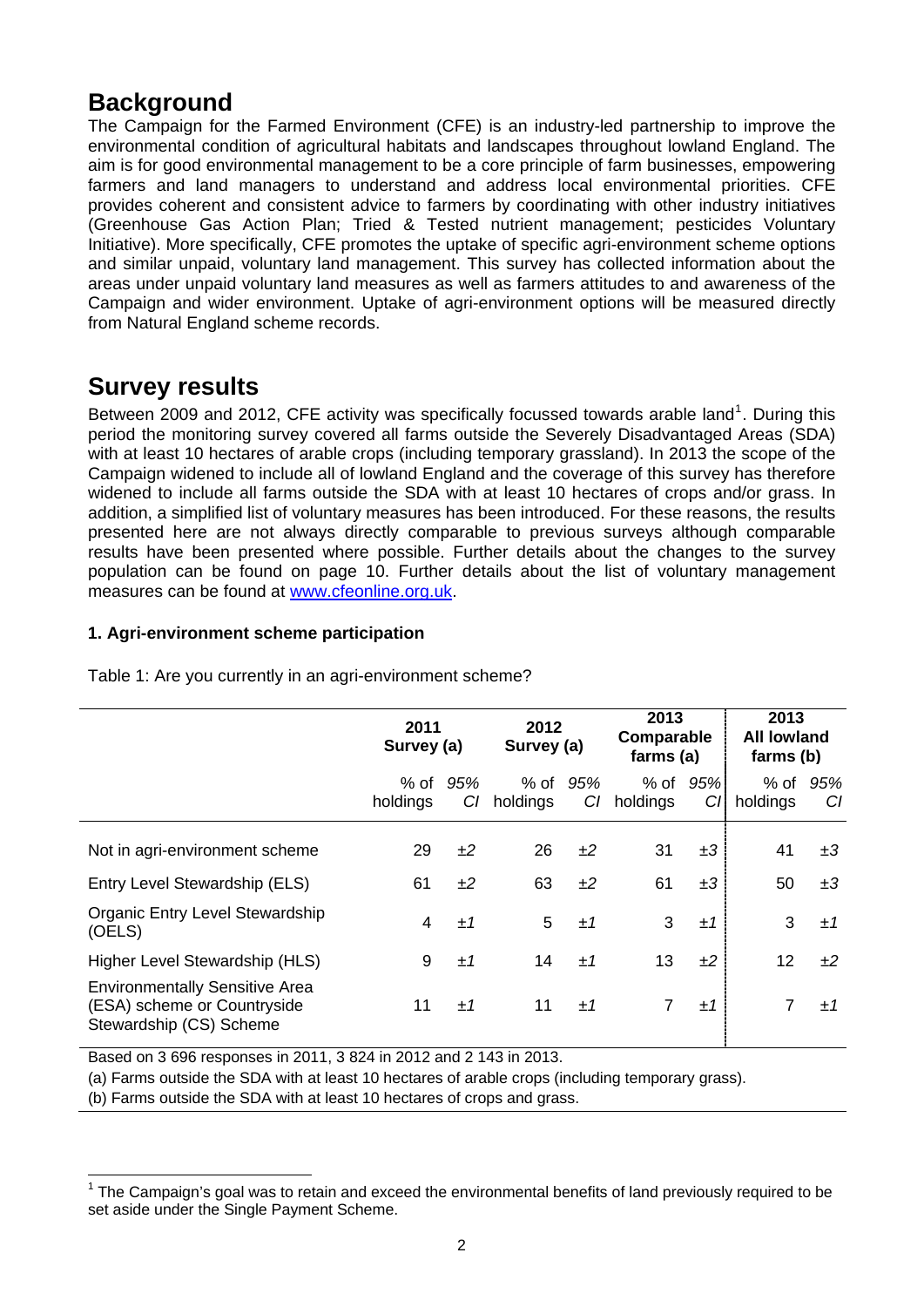<span id="page-2-0"></span>Agri-environment scheme participation provides important context when analysing the wider results from this survey. The participation rates also allow an assessment of the comparability of an important characteristic of the sample with previous CFE surveys.

In February 2013, around 60% of lowland farms had an agri-environment scheme agreement. For comparable farms, there were similar levels of agri-environment scheme participation in 2013 to the 2012 survey. The reduction for those in Environmentally Sensitive Area or Countryside Stewardship schemes is to be expected given that these schemes have been closed to new entrants since 2004 and the final agreements will end in 2014.

#### **2. Attitudes towards the environment**

Table 2: How important do you feel it is to consider the issues below when taking decisions about your land, crops and livestock?

|                                       | <b>Very</b><br>important |          | <b>Fairly</b><br>important |    | Not very<br>important |          | Not at all<br>important |          |
|---------------------------------------|--------------------------|----------|----------------------------|----|-----------------------|----------|-------------------------|----------|
|                                       |                          | % of 95% | % of 95%                   |    |                       | % of 95% |                         | % of 95% |
|                                       | holdings                 |          | C/ holdings                | CI | holdings              | CI.      | holdings                | CI       |
| Efficient use of inputs               | 82                       | ±2       | 15                         | ±2 | 2                     | ±1       |                         | ±1       |
| Protecting soil and water             | 78                       | ±2       | 21                         | ±2 | 0                     | ±Ο       | 0                       | ±О       |
| Protecting / benefiting farm wildlife | 61                       | $\pm 3$  | 36                         | ±3 | 3                     | ±1       | 1                       | ±О       |
| Reducing greenhouse gas<br>emissions  | 30                       | $\pm 3$  | 48                         | ±3 | 18                    | $+2$     | 4                       | $+1$     |

Based on responses from 2 137 to 2 140 holdings.

Of the four options given, farmers placed greatest importance on the 'efficient use of inputs' and 'protecting soil and water' when making decisions about their land, crops and livestock; around 80% of farmers considered these to be very important. Although the relative importance given to 'protecting or benefiting farm wildlife' was lower, 97% of lowland farmers considered this to be at least fairly important, similar to 'efficient use of inputs' and 'protecting soil and water'.

Around a quarter of lowland farmers considered that 'reducing greenhouse gas emissions' was not very or not at all important when making decisions about their farm. There were no significant differences between farm types, size or agri-environment scheme



Figure 1: Importance of reducing greenhouse gas

participation, although farms with permanent grass were more likely to fall into this group (23% of lowland holdings) compared to those without permanent grass (16%).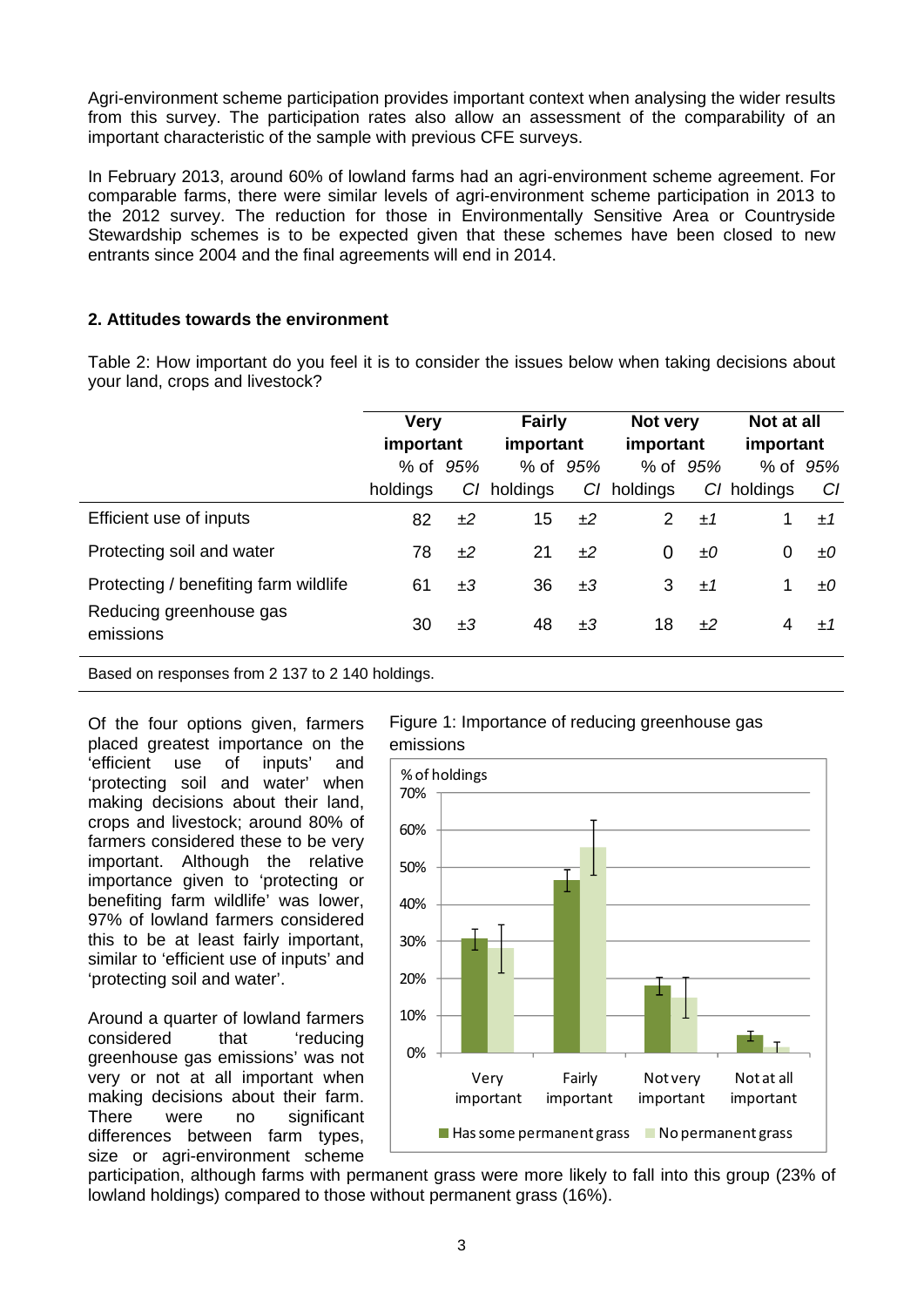#### <span id="page-3-0"></span>**3. Attitudes to and awareness of the Campaign for the Farmed Environment**

|                              | 2011<br>Survey (a) |           | 2012<br>Survey (a) |           | 2013<br>Comparable<br>farms (a) |            | 2013<br><b>All lowland</b><br>farms (b) |           |
|------------------------------|--------------------|-----------|--------------------|-----------|---------------------------------|------------|-----------------------------------------|-----------|
|                              | % of<br>holdings   | 95%<br>CI | % of<br>holdings   | 95%<br>C1 | % of<br>holdings                | 95%<br>CI. | $%$ of<br>holdings                      | 95%<br>CI |
| I have a good understanding  | 23                 | ±1        | 23                 | $+1$      | 19                              | ±1         | 15                                      | ±2        |
| I have some understanding    | 42                 | ±2        | 46                 | ±1        | 56                              | ±3         | 50                                      | ±2        |
| I have limited understanding | 25                 | ±2        | 20                 | ±2        | 20                              | $\pm 3$    | 25                                      | ±3        |
| I have little or no idea     | 10                 | $+1$      | 10                 | $+1$      | 5                               | ±2         | 10                                      | ±2        |

Table 3: How well do you feel that you understand the Campaign for the Farmed Environment (CFE)?

(a) Farms outside the SDA with at least 10 hectares of arable crops (including temporary grass).

(b) Farms outside the SDA with at least 10 hectares of crops and grass. In 2011 and 2012 the question asked was "How well informed do you feel about the Campaign and its aims?"

Based on 3 696 responses in 2011, 3 824 in 2012 and 2 145 in 2013.

Figure 2: Level of understanding about CFE by economic farm size



In 2013, 66% of lowland farmers had at least some understanding of CFE. Levels of understanding increased with farm size and were greatest on cereal farms (85% having at least some understanding) and lowest on grazing livestock farms (55% having at least some understanding). Between 2009 and 2012, CFE was targeted towards arable areas meaning that these farms would have been exposed to a higher level of engagement and information provision.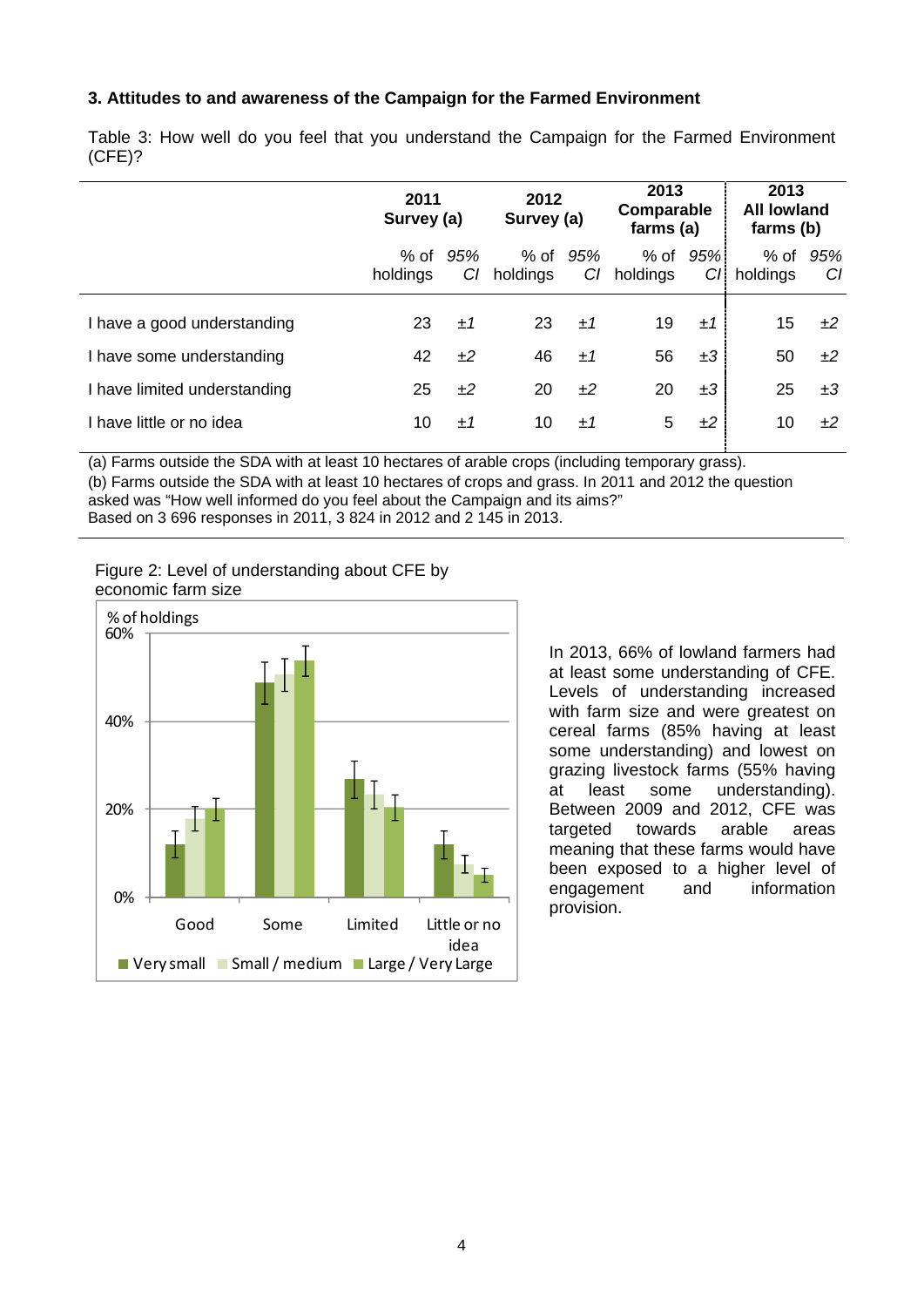Table 4: Have you had any information about CFE from any of these sources?

|                                                     | 2011<br>Survey (a) |           | 2012<br>Survey (a) |           | 2013<br>Comparable<br>farms (a) |            | 2013<br><b>All lowland</b><br>farms (b) |           |
|-----------------------------------------------------|--------------------|-----------|--------------------|-----------|---------------------------------|------------|-----------------------------------------|-----------|
|                                                     | % of<br>holdings   | 95%<br>CI | $%$ of<br>holdings | 95%<br>CI | % of<br>holdings                | 95%<br>CI. | % of<br>holdings                        | 95%<br>CI |
| Farming press                                       | 55                 | ±2        | 66                 | ±2        | 76                              | ±3         | 67                                      | ±3        |
| <b>CFE</b> leaflet                                  | 46                 | ±2        | 55                 | ±2        | 59                              | ±3         | 53                                      | ±3        |
| CFE coordinator or farm advisor /<br>agronomist (c) | 20                 | ±1        | 22                 | ±1        | 26                              | ±3         | 23                                      | ±3        |
| <b>CFE</b> event                                    | 9                  | ±1        | 11                 | ±1        | 18                              | ±2         | 16                                      | ±2        |
| <b>CFE</b> website                                  | 8                  | ±1        | 13                 | ±1        | 15                              | ±2         | 15                                      | ±2        |
| Social media e.g. Twitter (d)                       |                    |           |                    |           | $\overline{7}$                  | ±2         | 9                                       | ±2        |
| Other                                               | 3                  | ±1        | $\overline{4}$     | ±1        | 1                               | ±1         | 1                                       | ±1        |
| None / not answered                                 | 21                 | ±1        | 9                  | ±1        | 8                               | ±2         | 15                                      | ±2        |

(a) Farms outside the SDA with at least 10 hectares of arable crops (including temporary grass).

(b) Farms outside the SDA with at least 10 hectares of crops and grass.

(c) Collected as "Advisor/agronomist" only in 2011 and 2012.

(d) Not collected in 2011 or 2012.

Based on 3 696 responses in 2011, 3 824 in 2012 and 2 152 in 2013.

As in previous years, the farming press was the most common source of information about CFE in 2013 (67% of lowland holdings), followed by CFE leaflets (53%). More than 80% of those having information from these two sources found it to be useful (Figure 3).

Around 15% of lowland holdings had information from the CFE website or a CFE event; half found the information to be useful. Of the 9% of farms receiving information via Social media (such as Twitter) just 10% found the information to be useful.



Figure 3: Proportion of farms having information from each source that found it to be useful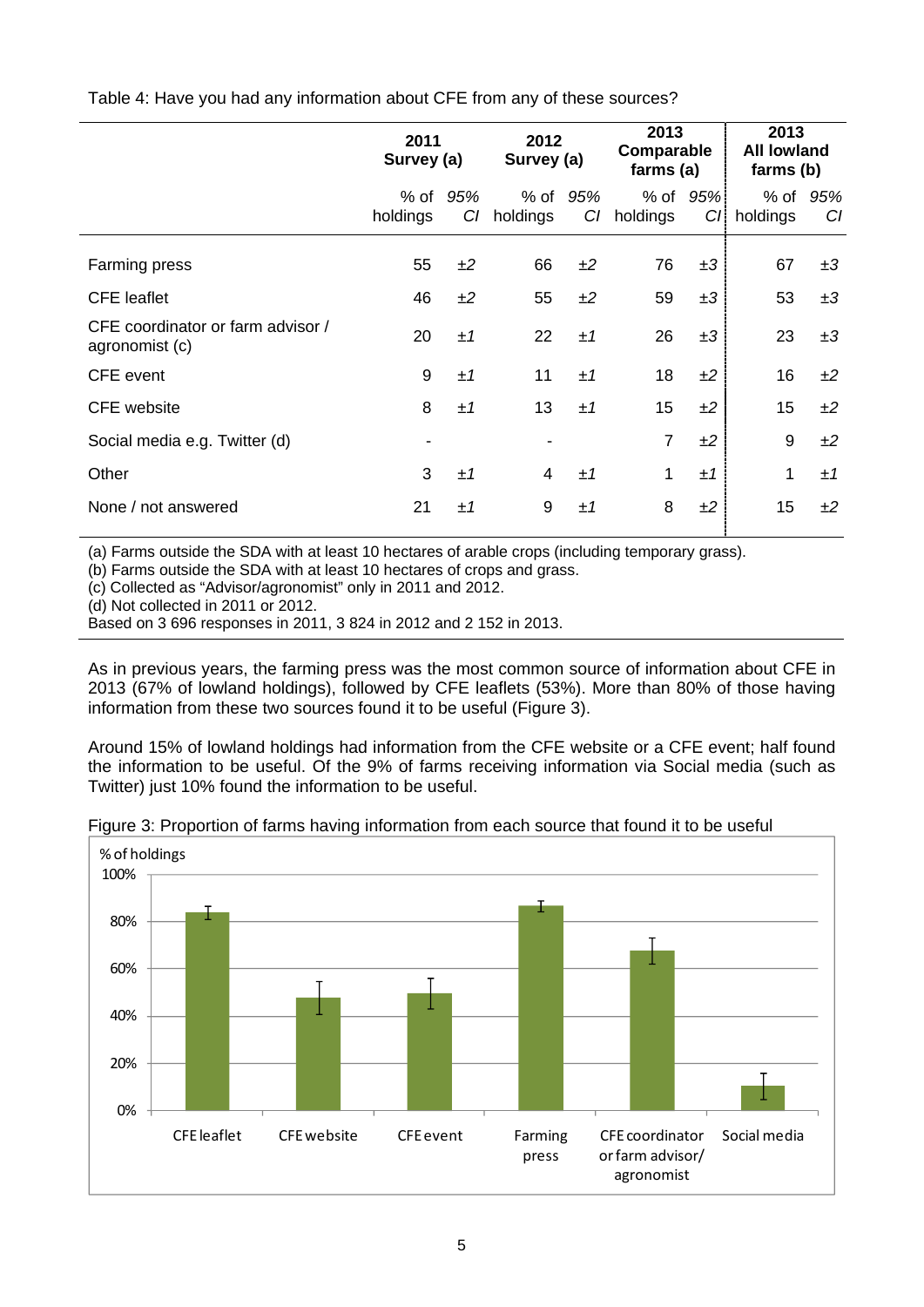#### <span id="page-5-0"></span>**4. Unpaid environmental land management**

Table 5: Do you have any land managed for the environment within any of the listed measures for which you do not receive payment from a formal agri-environment scheme?

|     | % of holdings | 95% CI |
|-----|---------------|--------|
| Yes | 45            | ±3     |
| No  | 55            | ±3     |

Based on responses from 2 152 holdings.

Due to changes to the list of measures and management guidelines, this result is not comparable to previous years.

Overall, 45% of lowland holdings had land within one of the 22 listed voluntary measures in March 2013. Uptake increased with farm size (Figure 4) and was significantly lower on those predominantly grassland farms now within scope for CFE. As might be expected there was also a strong link with the level of understanding of CFE; around 30% of those with limited understanding or little/no idea recorded land within at least one of the unpaid measures compared to 48% of those with some understanding and 67% of those with a good understanding.

Figure 4: Proportion of farms undertaking at least one of the listed unpaid environmental management measures by economic farm size (left) and farm type (right)



Care should be taken in the interpretation of the areas under each measure. The wet conditions at harvest in 2012 and throughout the autumn drilling period have meant that limited field work took place over the winter period. The extended period of adverse conditions (with both above average precipitation and below average spring temperatures) has meant that in many places soils have remained saturated and seedbed preparation impossible. As a result, many fields remained uncultivated in early spring that would usually have been planted and the autumn establishment of measures to benefit wildlife could not always be undertaken.

Fertiliser free permanent pasture was the most commonly occurring unpaid measure (on 20% of lowland farms) followed by over wintered stubbles (15% of lowland farms), field corners, fenced watercourses (both on 13% of lowland farms) and grass buffer strips next to watercourses or ponds (12% of lowland farms). All other measures were found on fewer than 5% of lowland farms.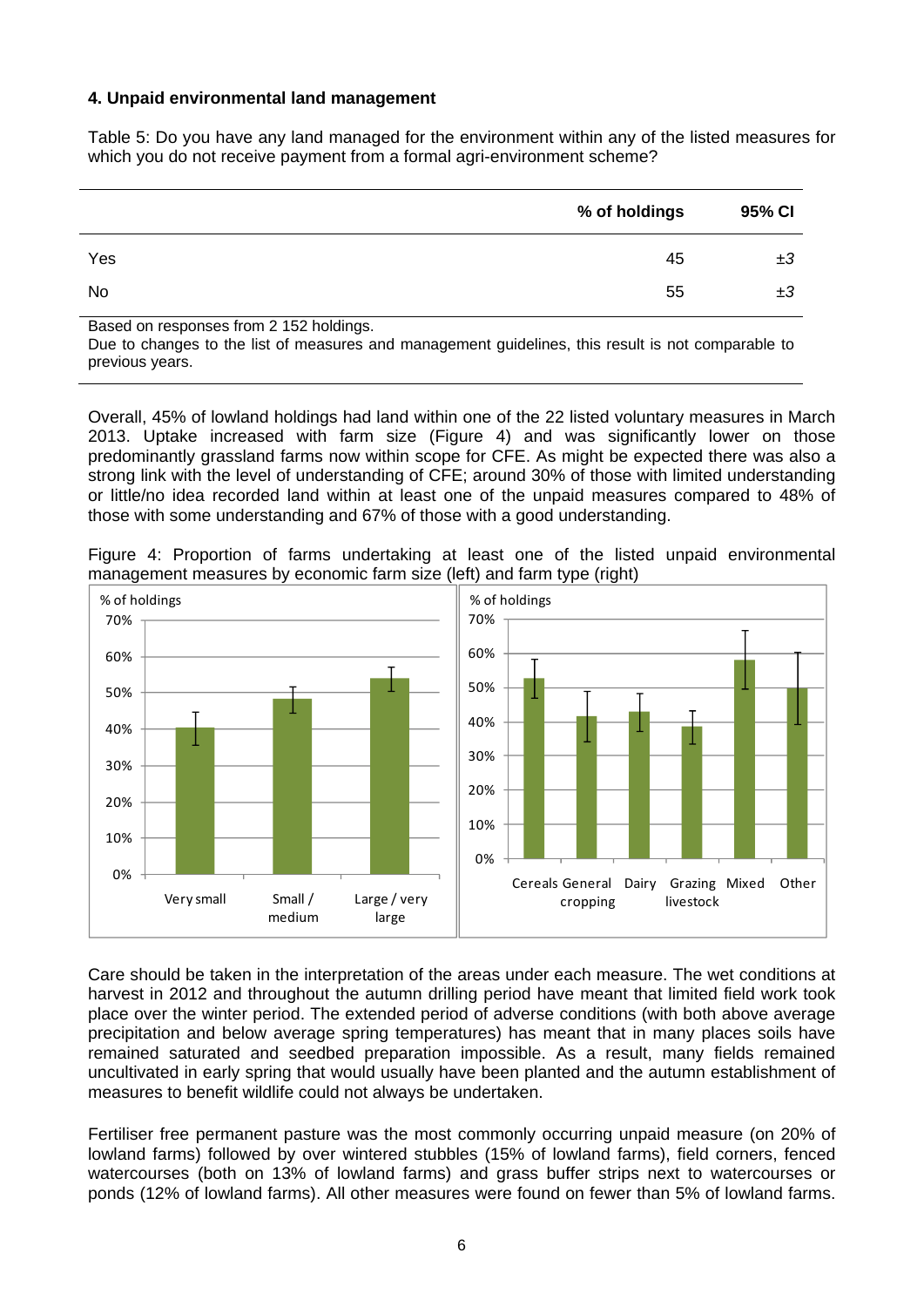This low incidence has contributed to greater levels of uncertainty for the individual estimates as indicated by the 95% confidence intervals shown within Table 6.

|                 | <b>Measure</b>                                                                      | Area<br>(Hectares)<br>unless stated | 95% CI  | No. of<br>responses |
|-----------------|-------------------------------------------------------------------------------------|-------------------------------------|---------|---------------------|
| VM <sub>1</sub> | Grass buffer strips next to a watercourse or pond                                   | 17,197                              | ±4,039  | 330                 |
| VM <sub>2</sub> | In-field grass strips to avoid erosion                                              | 3,752                               | ±1,463  | 92                  |
| VM <sub>3</sub> | Management of maize fields to avoid erosion                                         | 20,799                              | ±6,399  | 63                  |
| VM4             | Fenced watercourses                                                                 | 6,781 km                            | ±1,404  | 291                 |
| VM <sub>5</sub> | Winter cover crops                                                                  | 22,543                              | ±8,584  | 78                  |
| VM <sub>6</sub> | Wildflower mix (to add or enhance wildflowers in<br>field corners or buffer strips) | 2,401                               | ±1,059  | 92                  |
| VM7             | Pollen & nectar mix (to provide food for nectar<br>feeding insects)                 | 2,222                               | ±1,080  | 70                  |
| VM <sub>8</sub> | Legume and herb rich temp grass                                                     | 2,394                               | ±1,504  | 19                  |
| VM9             | Ryegrass seed for birds                                                             | 3,367                               | ±2,385  | 15                  |
| <b>VM10</b>     | Wild bird seed mix and game strips                                                  | 8,097                               | ±2,517  | 189                 |
| <b>VM11</b>     | Skylark plots                                                                       | 6,778 plots                         | ±2,811  | 45                  |
| <b>VM12</b>     | Lapwing plots                                                                       | 1,130                               | ±740    | 19                  |
| <b>VM13</b>     | Unsprayed and / or unfertilised cereal headlands                                    | 6,778                               | ±4,738  | 52                  |
| <b>VM14</b>     | Cultivated margins                                                                  | 740                                 | ±440    | 20                  |
| <b>VM15</b>     | Over-wintered stubbles                                                              | 265,697                             | ±41,317 | 417                 |
| <b>VM16</b>     | Supplementary winter feeding for wild farmland<br>birds                             | 5,368                               | ±3,745  | 64                  |
| <b>VM17</b>     | Field corners                                                                       | 13,371                              | ±2,307  | 378                 |
| <b>VM18</b>     | Beetle banks                                                                        | 1,185                               | ±1,255  | 28                  |
| <b>VM19</b>     | Fertiliser-free permanent pasture                                                   | 231,673                             | ±40,131 | 427                 |
| <b>VM20</b>     | Arable land reverted to grass                                                       | 18,475                              | ±8,383  | 105                 |
| <b>VM21</b>     | Selective use of spring herbicides                                                  | 34,474                              | ±13,343 | 42                  |
| <b>VM22</b>     | Brassica fodder crops                                                               | 15,045                              | ±5,677  | 55                  |
|                 | Total (excluding skylark plots and fenced<br>watercourses)                          | 676,705                             | ±61,578 | 1,084               |

Table 6: Areas of land under unpaid environmental management in current farming year (2012/13)

Note: Changes to the list of measures, management guidelines and farm coverage mean that these results are not necessarily comparable with previous years.

In March 2013, there were 677 thousand hectares managed under the listed unpaid environmental measures with an additional 6,778 skylark plots and 6,781 km of fenced watercourses. Overwintered stubbles accounted for the greatest area (266 thousand hectares), followed by fertiliser free permanent pasture (232 thousand hectares).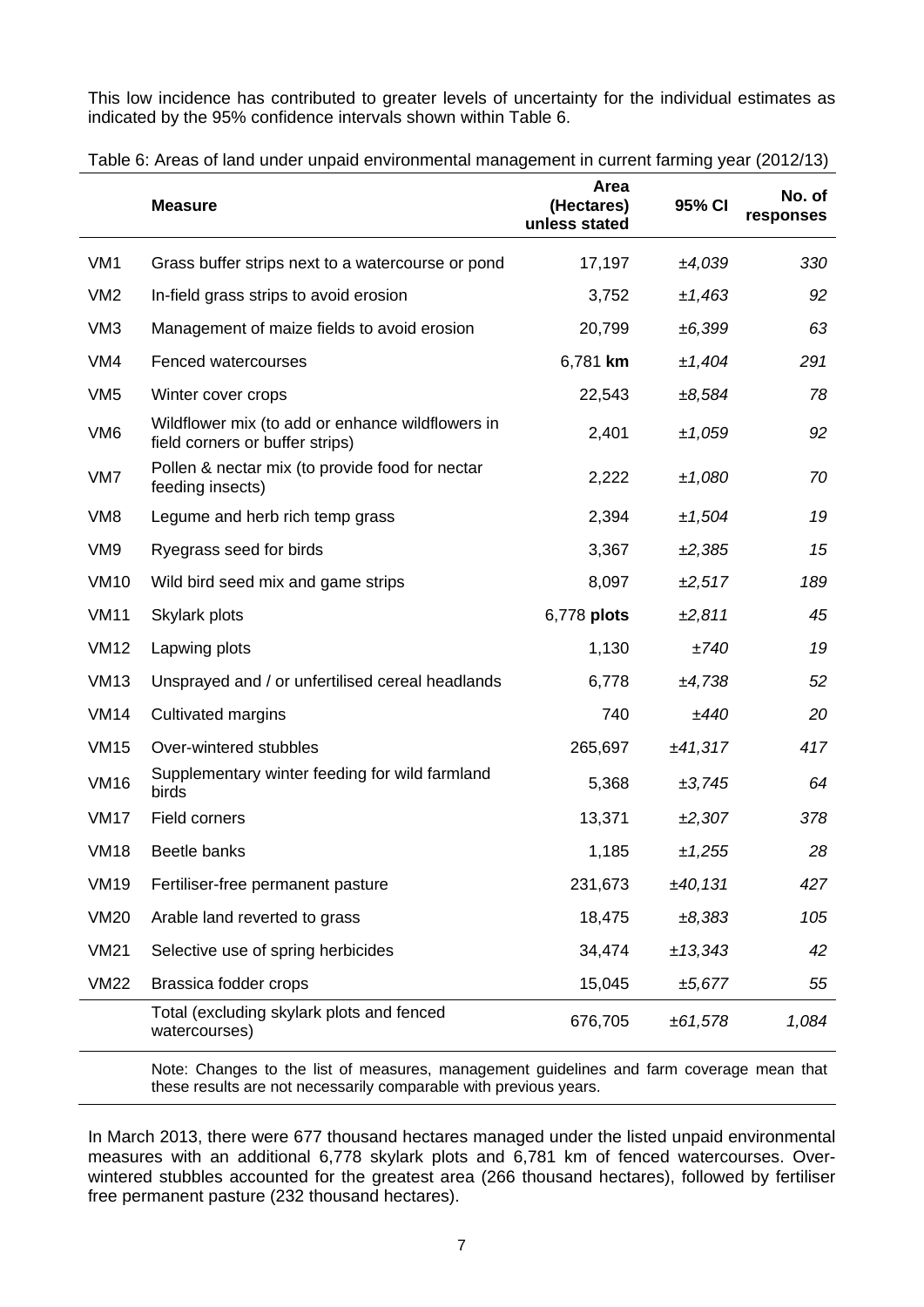It was recognised that the weather and soil conditions during 2012/13 may have resulted in more over-wintered stubbles and field corners on farms than originally planned. For these two measures, farmers were also asked about the areas that they would have had under normal conditions. The results suggest that in March 2013 the area of over-wintered stubbles was 93% (+/- 25%) higher than planned under normal conditions and the area of field corners 36% (+/- 18%) higher.

A limited number of measures are similar to those within the Campaign between 2009 and 2012, albeit now having less prescriptive requirements. The quantities of these measures are shown in Table 7. With the exception of over-wintered stubbles and selective use of spring herbicides, areas have tended to fall between 2012 and 2013, largely affected by the weather conditions, although the reductions for grass buffer strips and reverted arable areas are not statistically significant.

|                                                             |        | 2011<br>Survey (a) |                                                          | 2012<br>Survey (a) |        | 2013<br>Comparable<br>farms (a) | 2013<br><b>All lowland</b><br>farms (b) |         |
|-------------------------------------------------------------|--------|--------------------|----------------------------------------------------------|--------------------|--------|---------------------------------|-----------------------------------------|---------|
|                                                             |        |                    | Hectares 95% C/ Hectares 95% C/ Hectares 95% C/ Hectares |                    |        |                                 |                                         | 95% CI  |
| Grass buffer strips next<br>to a watercourse or<br>pond (c) | 13,678 | ±1,963             | 18,226                                                   | ±2,277             | 14,502 | ±3,766                          | 17,197                                  | ±4,039  |
| Reverted arable areas                                       | 19,935 | ±4,232             | 13,417                                                   | ±2,272             | 10,526 | ±4,942                          | 18,475                                  | ±8,383  |
| Skylark plots<br>[Number of plots]                          | 7,152  | ±1,820             | 10,839                                                   | ±1,997             | 5,420  | ±2,277                          | 6,778                                   | ±2,811  |
| Wild bird seed mix and<br>game strips                       | 16,805 | ±1,600             | 20,530                                                   | ±2,057             | 7,780  | ±2,493                          | 8,097                                   | ±2,517  |
| Pollen and nectar mix                                       | 1,561  | ±663               | 2,579                                                    | ±610               | 1,649  | ±724                            | 2,222                                   | ±1,080  |
| Over wintered stubbles                                      |        | 103,763 ±10,003    |                                                          | 105,208 ±11,841    |        | 258,017 ±40,650                 | 265,697                                 | ±41,317 |
| Cultivated margins                                          | 1,579  | ±441               | 2,242                                                    | ±626               | 637    | ±424                            | 740                                     | ±440    |
| Selective use of spring<br>herbicides                       | 13,746 | ±5,229             | 24,002                                                   | ±8,388             | 24,867 | ±10,887                         | 34,474                                  | ±13,343 |

#### Table 7: Areas under measures similar to previous years

(a) Farms outside the SDA with at least 10 hectares of arable crops (including temporary grass).

(b) Farms outside the SDA with at least 10 hectares of crops and grass.

(c) Collected as grass buffers alongside temporary and permanent watercourses in 2011 and 2012. See Table 6 for numbers of response in 2013.

There were 55% of lowland holdings that did not have any unpaid land under the listed measures (Table 5). Half of these farms gave their main reason for non-uptake as "I am already doing enough for the environment"; a further quarter that "None of the measures are appropriate for my farm" (Table 8). There were significant differences in response between those in and outside agrienvironment schemes (Figure 5). Of those without land in the listed measures, 87% did not intend to do so in the future (Table 9).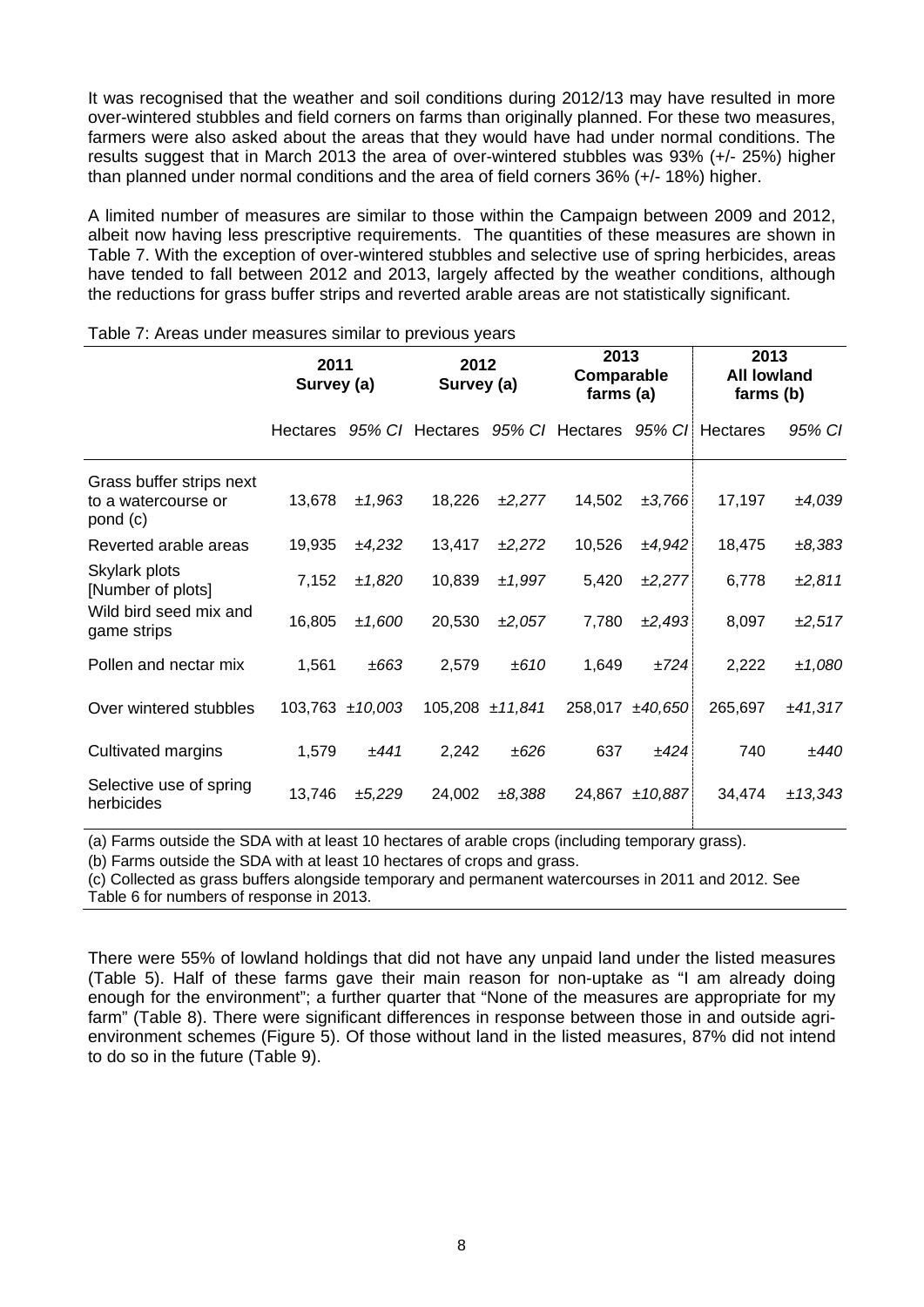Table 8: If you do not have any land within any of the listed unpaid measures what is your main reason?

|                                                          | % of holdings | 95% CI |
|----------------------------------------------------------|---------------|--------|
| I consider I am already doing enough for the environment | 49            | +4     |
| None of the measures are appropriate for farm            | 26            | +4     |
| It is not clear what I am expected to do                 | 13            | ±3     |
| Any actions will have a negative impact on profitability | 5             | ±2     |
| I am not willing to take action on a voluntary basis     | 3             | ±1     |
| Other                                                    | 4             | ±1     |

Based on responses from 944 holdings.

Changes to the list of measures, management guidelines and farm coverage mean that these results are not comparable with previous years.

Figure 5: Reasons for not currently having land within unpaid environmental management by agrienvironment scheme participation



Table 9: If you do not have any land within any of the listed unpaid measures do you intend to do so?

|     | % of holdings | 95% CI |
|-----|---------------|--------|
| Yes | 13            | ±2     |
| No  | 87            | ±2     |

Based on responses from 1 007 holdings.

Changes to the list of measures, management guidelines and farm coverage mean that these results are not comparable with previous years.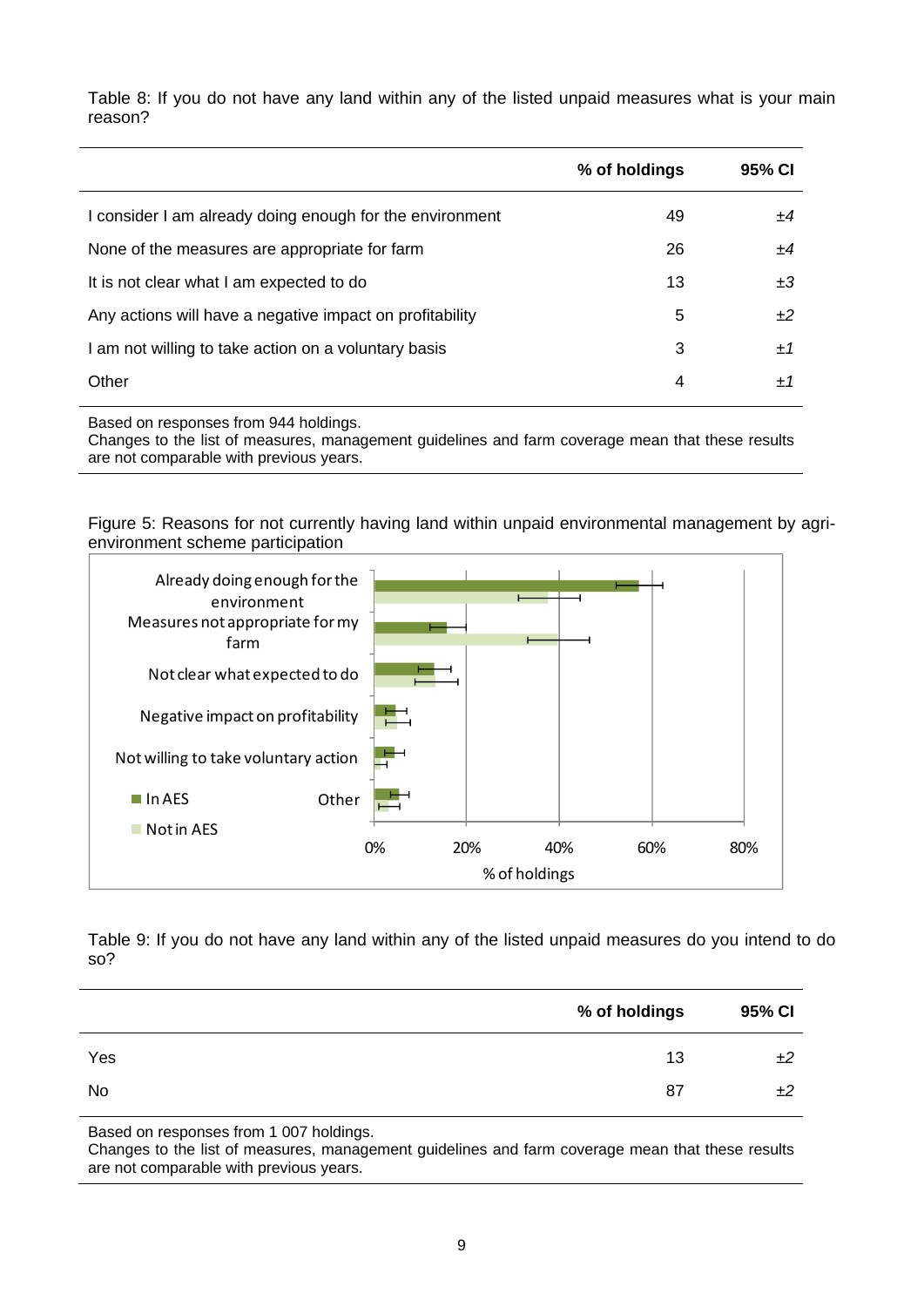|                                                      | Not at all<br>important |          | Not very<br>important |          | <b>Fairly</b><br>important |          | <b>Very</b><br>important |          |
|------------------------------------------------------|-------------------------|----------|-----------------------|----------|----------------------------|----------|--------------------------|----------|
|                                                      |                         | % of 95% |                       | % of 95% |                            | % of 95% |                          | % of 95% |
|                                                      | holdings                | CI       | holdings              | CI       | holdings                   | CI.      | holdings                 | CI       |
| Responding to conditions on the<br>land              | 1                       | ±1       | 3                     | ±1       | 23                         | ±3       | 74                       | ±4       |
| Fitting existing farming practice<br>(e.g. rotation) | 4                       | ±2       | 6                     | ±2       | 42                         | ±4       | 48                       | ±4       |
| Following environmental<br>management guidelines     | 3                       | ±1       | $\overline{7}$        | ±2       | 53                         | ±4       | 37                       | ±4       |
| Focussing primarily on<br>environmental outcomes     | 3                       | ±1       | 14                    | ±3       | 62                         | ±4       | 21                       | ±4       |
| Based on responses from at least 1 081 holdings.     |                         |          |                       |          |                            |          |                          |          |

Table 10: How important do you feel it is to consider the issues below when implementing the listed unpaid environmental measures?

Of the four options offered, farmers placed greatest importance on "responding to conditions on the land" when implementing the unpaid environmental measures, perhaps reflecting the adverse conditions of 2012/13. Least importance was placed on "focussing primarily on environmental outcomes" with 17% of farmers considering this to be not very or not at all important.

# **Survey details**

### **Survey methodology**

The results provided in this release are based on the questions asked in the Campaign for the Farmed Environment survey of land managed voluntarily in the 2012/13 farming year, sent to a representative sample of holdings across English regions and farm sizes. The results provide a reliable estimate for all farms now within scope of the Campaign; approximately 71,600 farms with a total of nearly 7.2 million hectares of arable crops and grassland. The survey was sent to approximately 5,500 holdings with at least 10 hectares of arable crops and/or grassland (defined as land under crops, uncropped arable land, temporary or permanent grassland). Holdings in an area classed as a SDA (Severely Disadvantaged Area) were excluded from the survey. The survey was voluntary and had a response rate of 39%. Many thanks to all of the farmers who completed a survey form especially when agricultural conditions were so unfavourable.

A breakdown of the number of holdings within the population and the sample are shown below.

| Farm type                               | Number of<br>eligible<br>holdings in<br><b>England</b> | Number of<br>holdings<br>sampled | <b>Response</b><br>rate % |
|-----------------------------------------|--------------------------------------------------------|----------------------------------|---------------------------|
| Cereals                                 | 16840                                                  | 1 149                            | 47                        |
| Other crops                             | 13795                                                  | 1 131                            | 39                        |
| Pigs & poultry                          | 1 7 1 7                                                | 186                              | 32                        |
| Dairy                                   | 7 0 0 2                                                | 958                              | 38                        |
| Grazing livestock (less favoured areas) | 3883                                                   | 232                              | 38                        |
| Grazing livestock (lowland)             | 21 787                                                 | 1 273                            | 36                        |
| Mixed                                   | 6 5 9 3                                                | 571                              | 35                        |
| All farms                               | 71 617                                                 | 5 500                            | 39                        |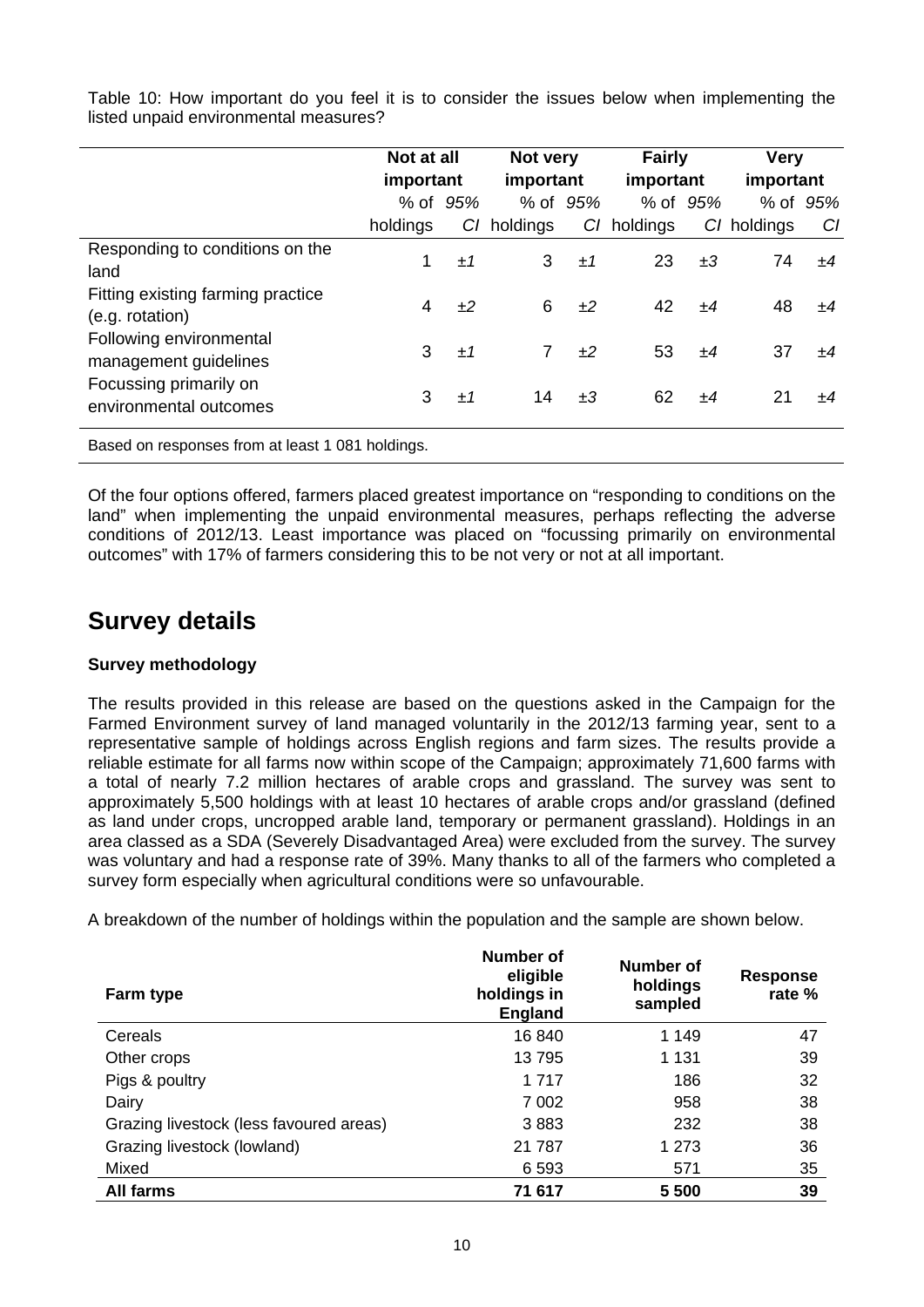Between [2](#page-10-0)009 and 2012, CFE activity was specifically focussed towards arable land<sup>2</sup>. During this period the monitoring survey covered a smaller subset of farms; all farms outside the Severely Disadvantaged Areas (SDA) with at least 10 hectares of arable crops (including temporary grassland). Wherever possible, results for 2013 have been presented on a comparable basis with earlier years. The table below provides a comparison of the numbers of farms in the full 2013 population and the population comparable with previous years. Farms newly drawn into the population in 2013 are predominantly livestock in character.

| Farm type                                  | Number of<br>holdings in<br>comparable<br>population (a) | Number of extra<br>holdings now in<br>full population | Number of<br>holdings in full 2013<br>population (b) |
|--------------------------------------------|----------------------------------------------------------|-------------------------------------------------------|------------------------------------------------------|
| Cereals                                    | 16 647                                                   | 193                                                   | 16840                                                |
| Other crops                                | 7712                                                     | 6 0 8 3                                               | 13795                                                |
| Pigs & poultry                             | 1 0 7 3                                                  | 644                                                   | 1 7 1 7                                              |
| Dairy                                      | 5 1 8 1                                                  | 1821                                                  | 7 0 0 2                                              |
| Grazing livestock (less favoured<br>areas) | 636                                                      | 3 2 4 7                                               | 3883                                                 |
| Grazing livestock (lowland)                | 5885                                                     | 15 902                                                | 21 7 8 7                                             |
| Mixed                                      | 5485                                                     | 1 1 0 8                                               | 6 5 9 3                                              |
| <b>All farms</b>                           | 42 619                                                   | 28 998                                                | 71 617                                               |

#### **Data analysis**

Results have been analysed using a standard methodology for stratified random surveys to produce national estimates. With this method, all of the data are weighted according to the inverse sampling fraction.

#### **Accuracy and reliability of the results**

We show 95% confidence intervals against the results. These show the range of values that may apply to the figures. They mean that we are 95% confident that this range contains the true value. They are calculated as the standard errors (se) multiplied by 1.96 to give the 95% confidence interval (95% CI). The standard errors only give an indication of the sampling error. They do not reflect any other sources of survey errors, such as non-response bias. We have also shown error bars on the figures in this notice. These error bars represent the 95% confidence intervals (as defined above).

#### **Comparability with previous surveys**

The scope of the Campaign widened in 2013 from arable land to include all of lowland England. In addition, a simplified list of voluntary measures has been introduced. For these reasons, the results presented here are not always directly comparable to previous surveys although every effort has been made to produce comparable results where possible.

#### **Definitions**

Where reference is made to the *type of farm*, this refers to the 'robust type', which is a standardised farm classification system. *Farm sizes* are based on the estimated labour requirements for the holding, rather than its land area. The farm size bands used within the detailed results tables which accompany this publication are shown in the table below. Standard Labour Requirement (SLR) is defined as the theoretical number of workers required each year to run a holding, based on its cropping and livestock activities.

<span id="page-10-0"></span> 2 The Campaign's goal was to retain and exceed the environmental benefits of land previously required to be set aside under the Single Payment Scheme.